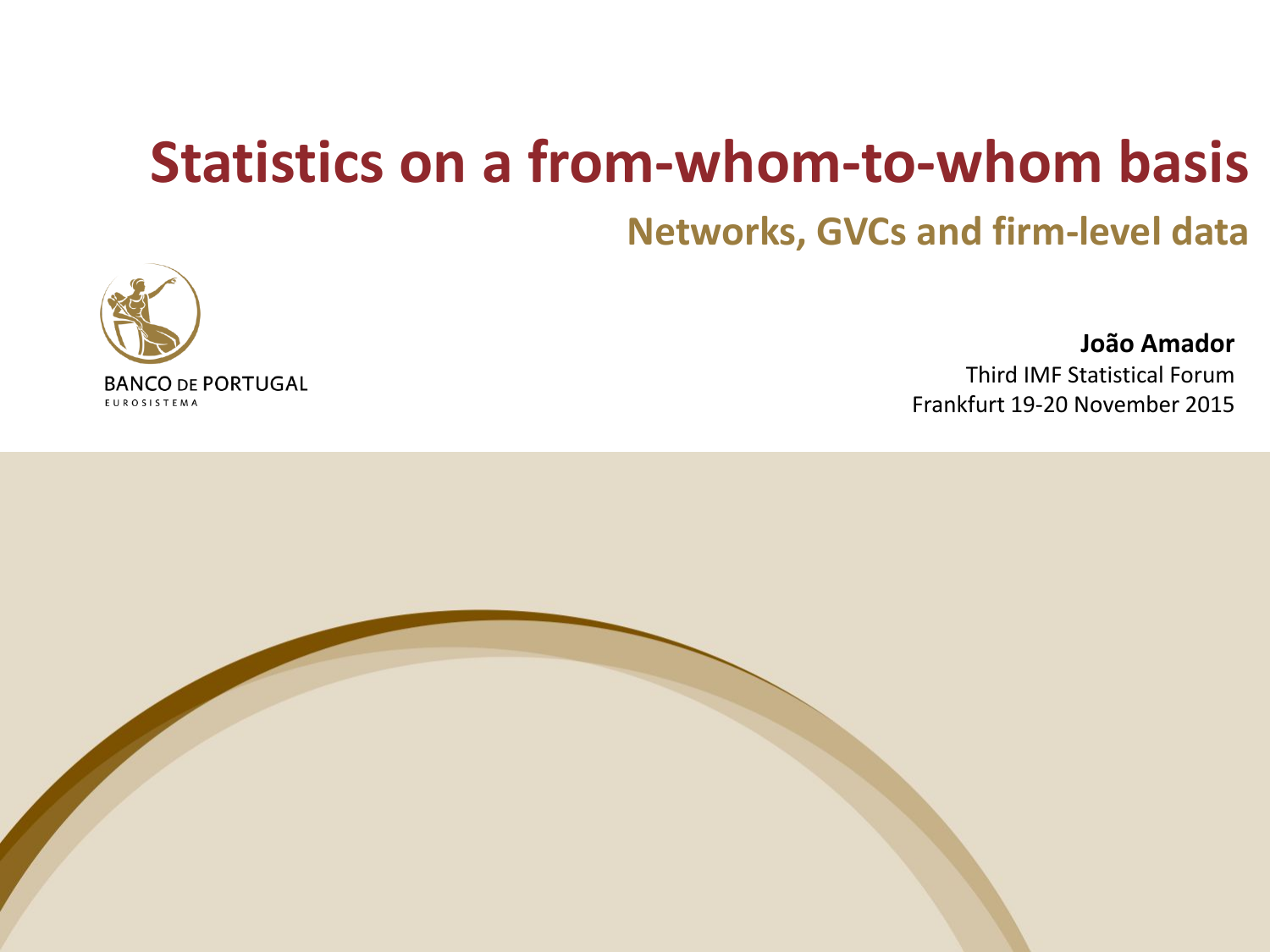

#### **Outline**

- **I. Tools to look at from-whom-to-whom data**
- **II. Another example: whom-to-whom in GVCs**
- **III. The importance of comparable cross**
	- **country firm-level data**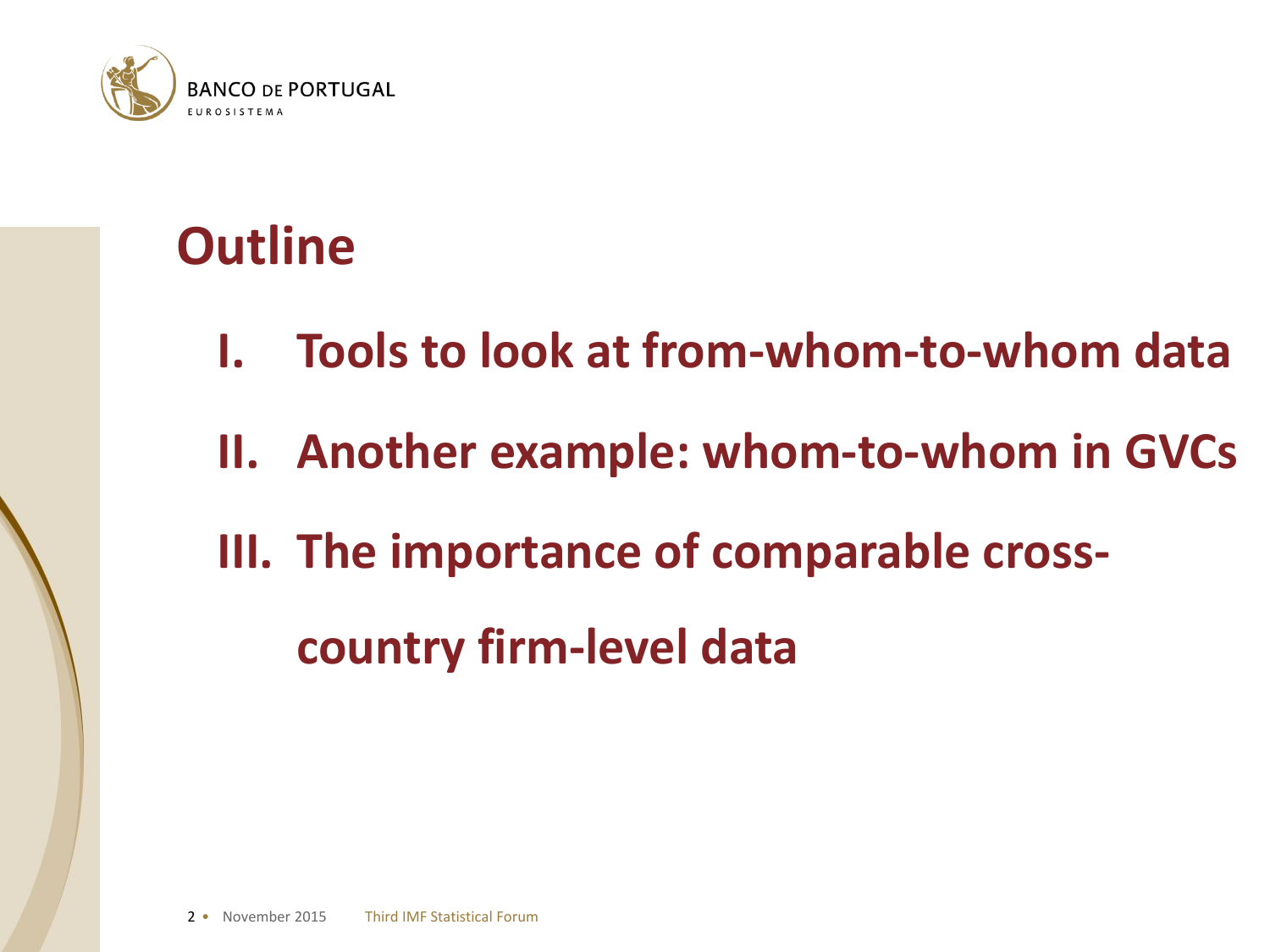

- **Whom-to-whom data provides rich insights and the set of tools for analysis includes:**
	- **Visualization techniques (nodes and edges)**
	- Directed/undirected and weighted/binary networks
	- **Network theory to identify topological properties**
	- Node-level and network-level metrics
	- Degrees, centralization, assortativity, clustering
	- Comparison with reference models of network formation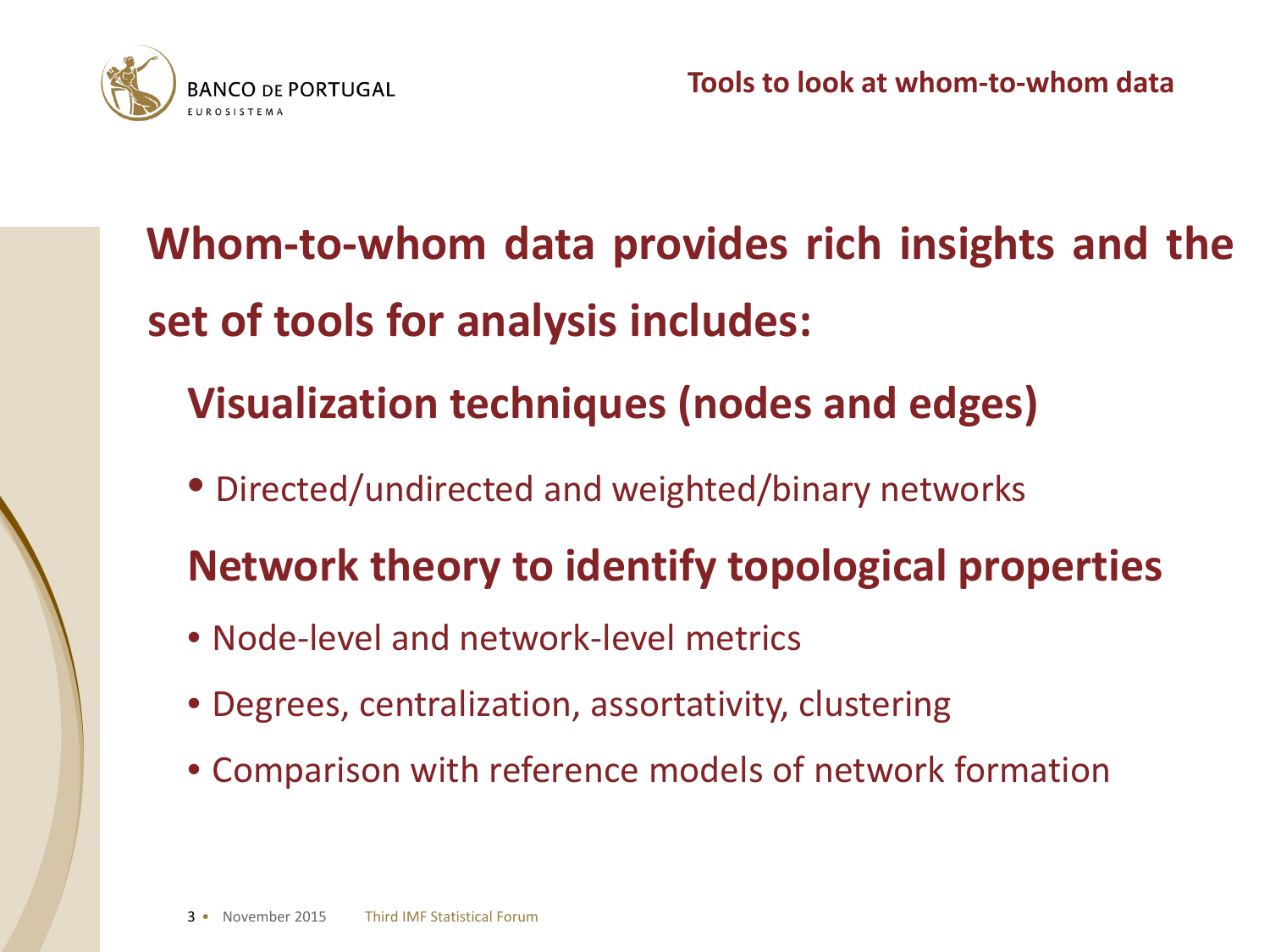

**Whom-to-whom data is classic in international trade:** •Representation of the World Trade Web as a network **GVCs are a new paradigm in world production and trade, leading to a focus on trade in value added. This can also be studied as a network:** One example…"The networks of value-added trade", Amador and Cabral (2015)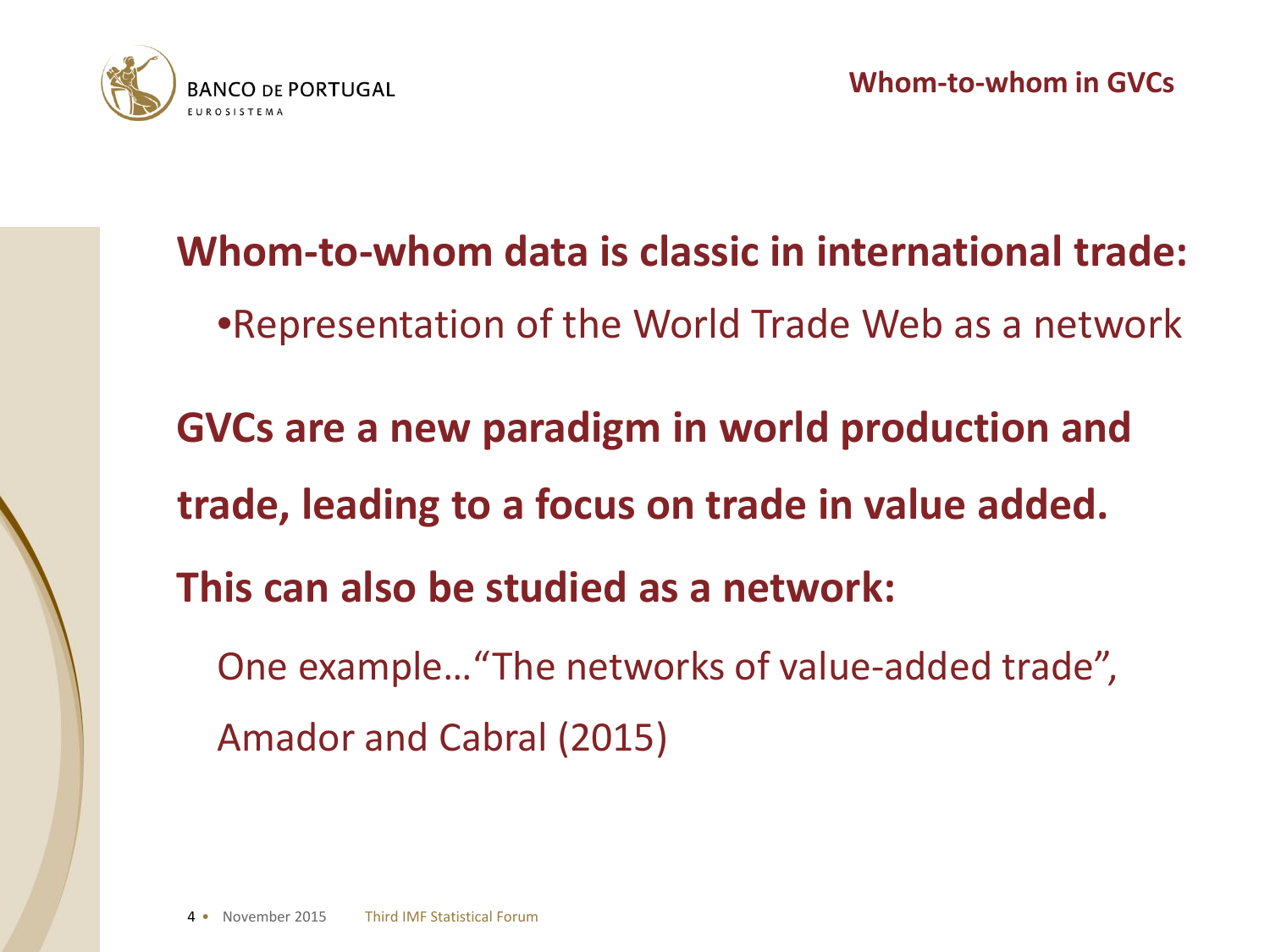

# **Setting-up the network** (directed and binary)**:** •Nodes (40 countries in the WIOD database) •Edges (if exports of country A embody more than 1 per cent of value added originating in country B) •Period 1995-2011, 35 sectors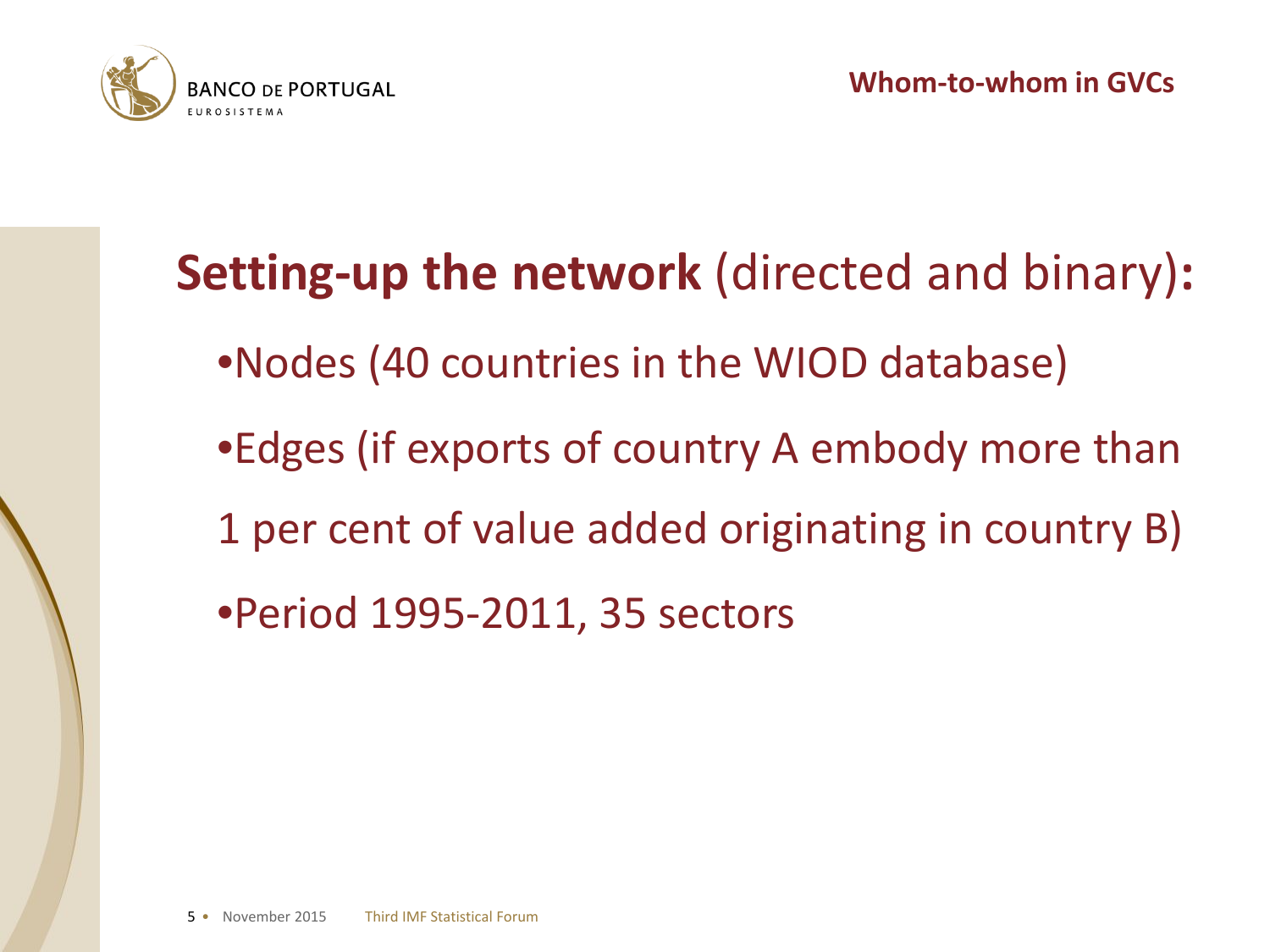

**1995**

#### **Whom-to-whom in GVCs**

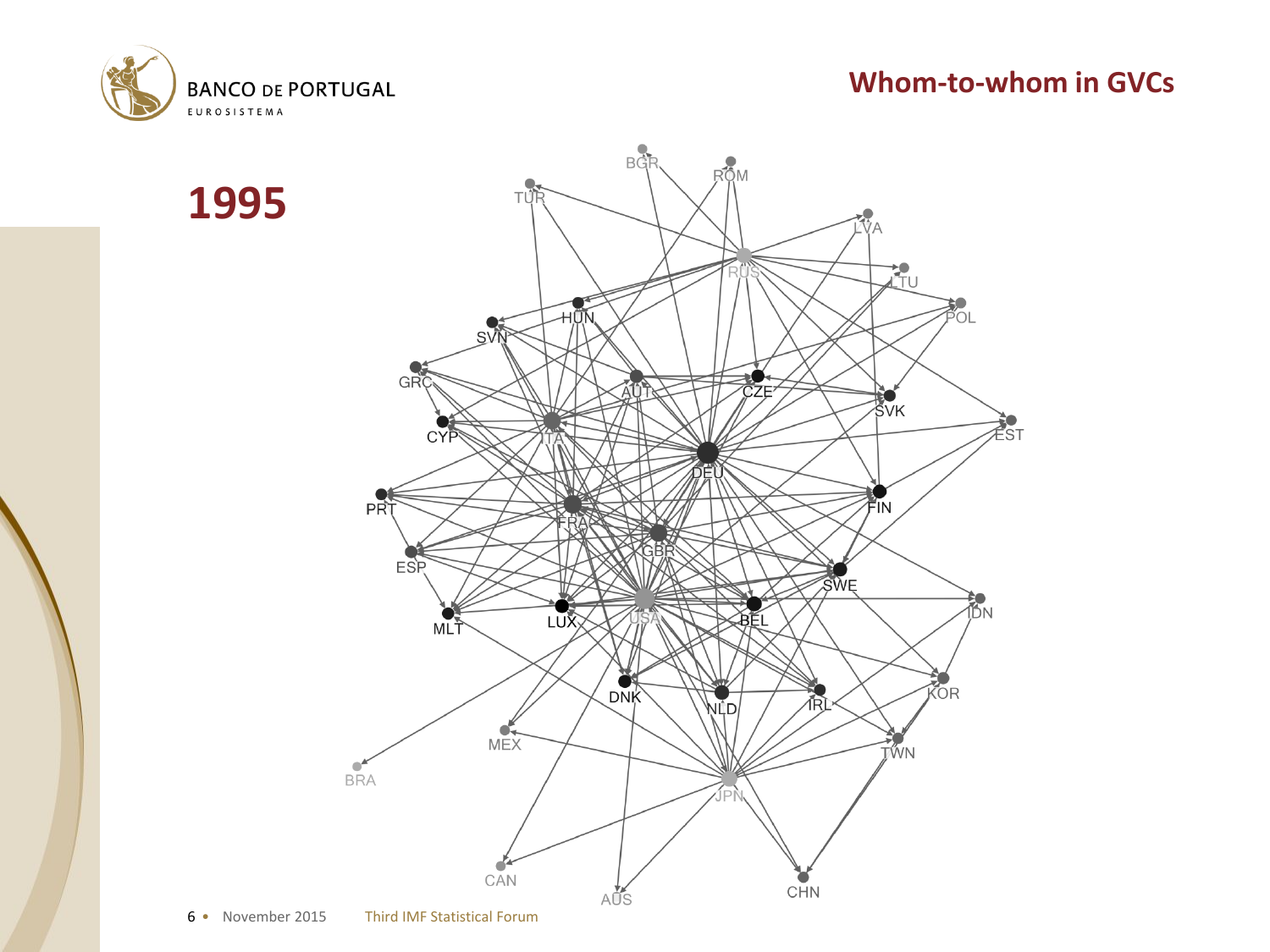



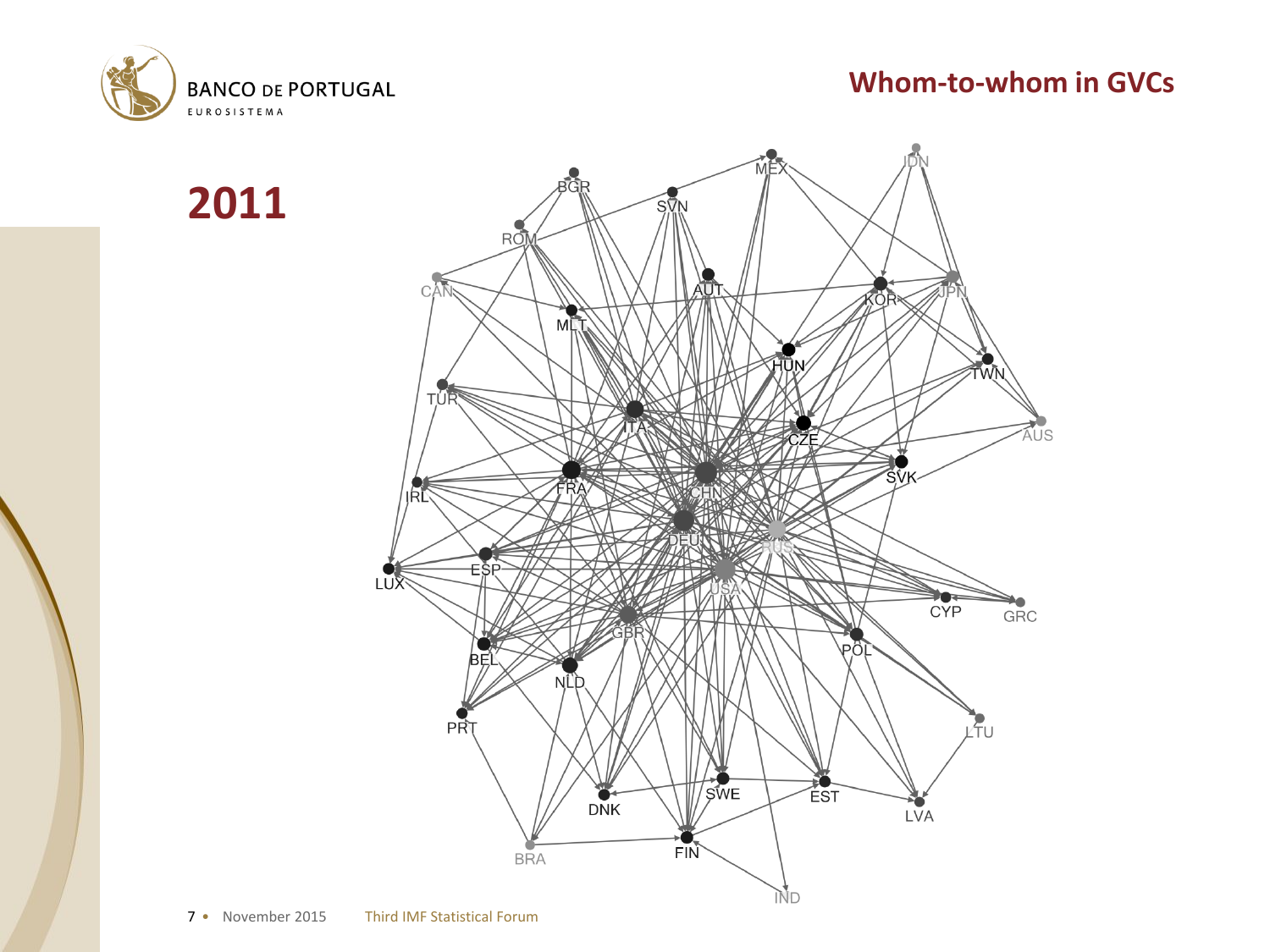

#### **Whom-to-whom in GVCs**



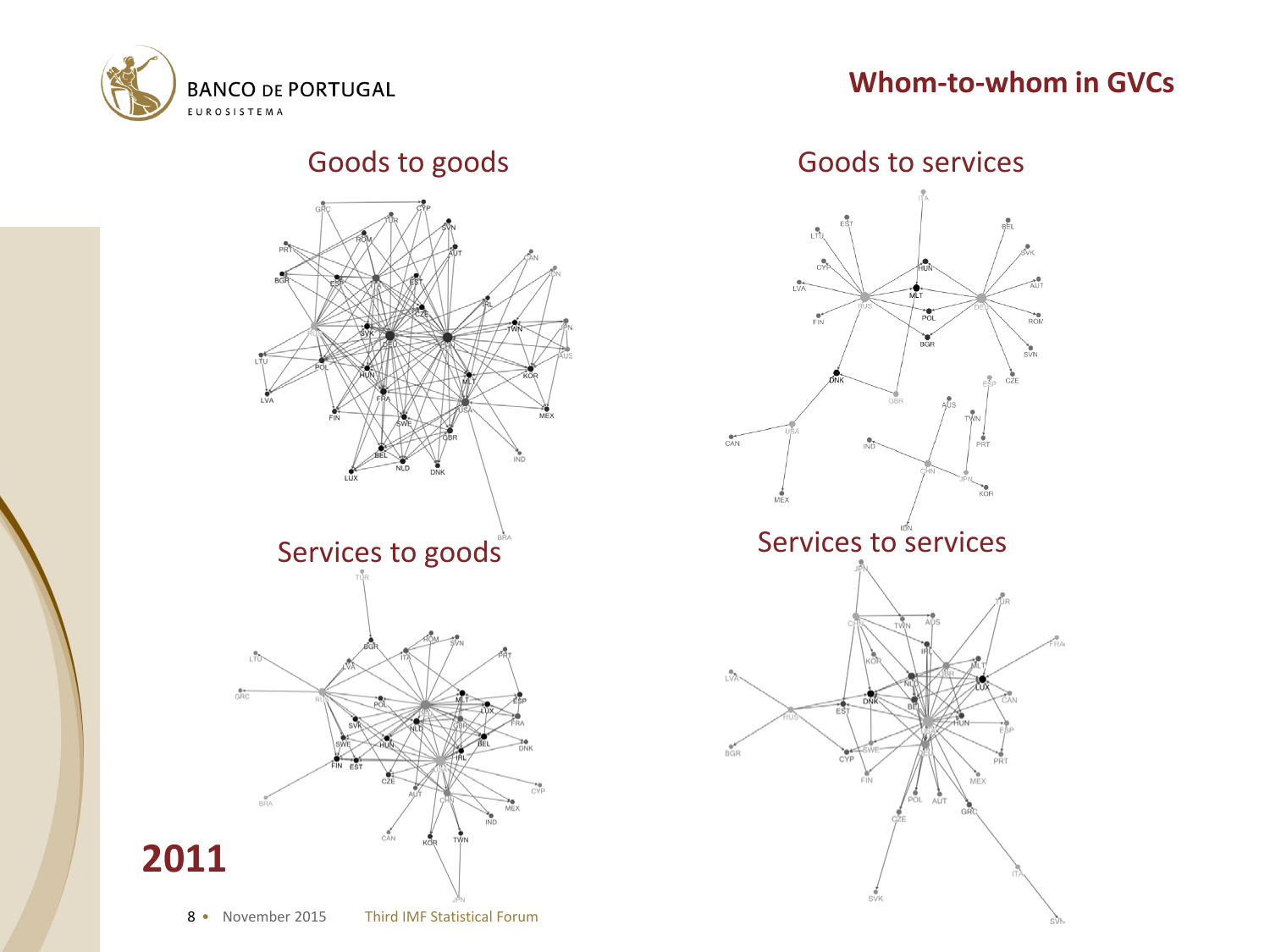



### **The utilizations:**

- •Identification of hubs in GVCs and their sectoral patterns
- •Propagation of shocks and resilience

**Way forward:**

(…)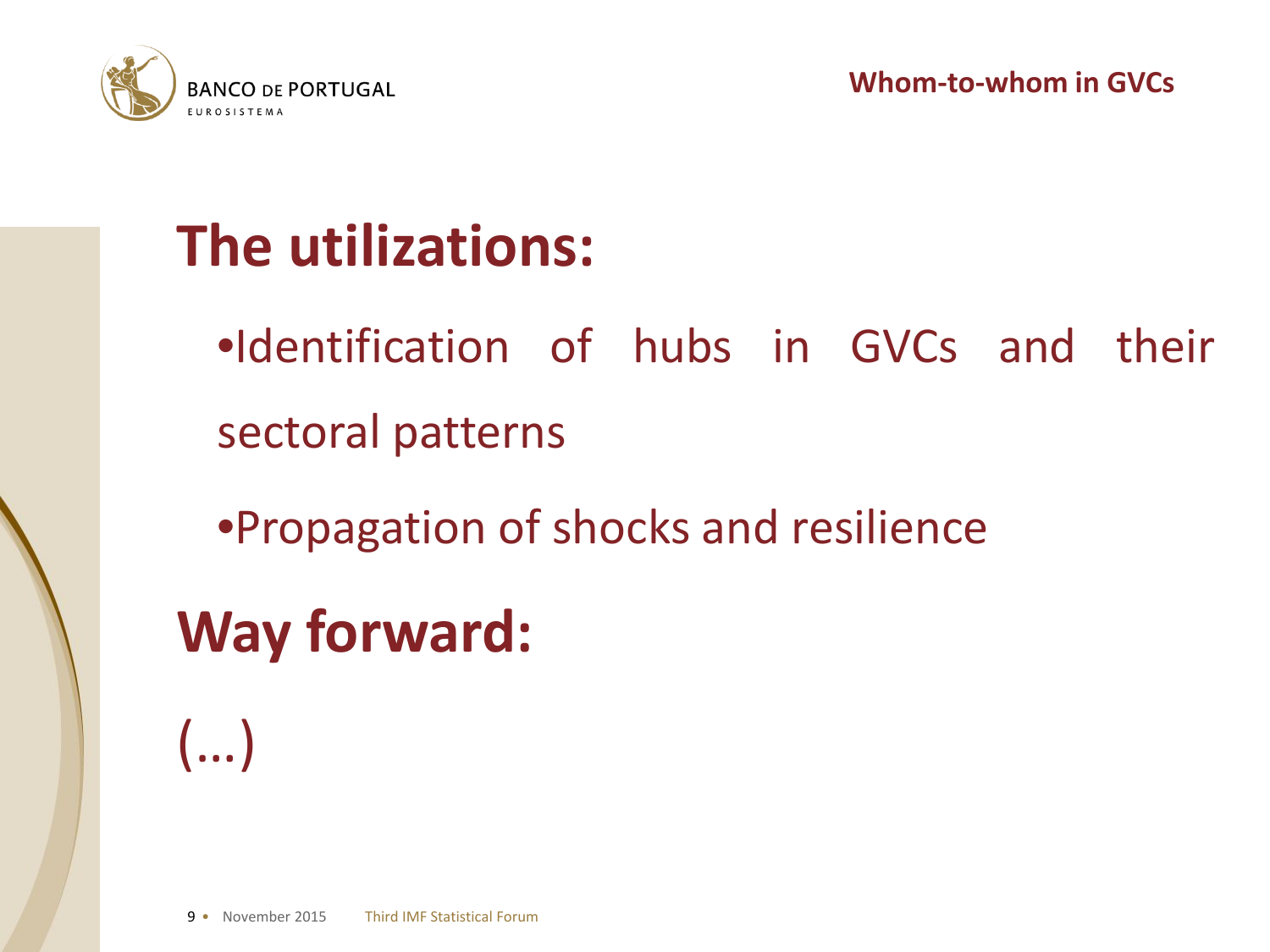



**BANCO DE PORTUGAL**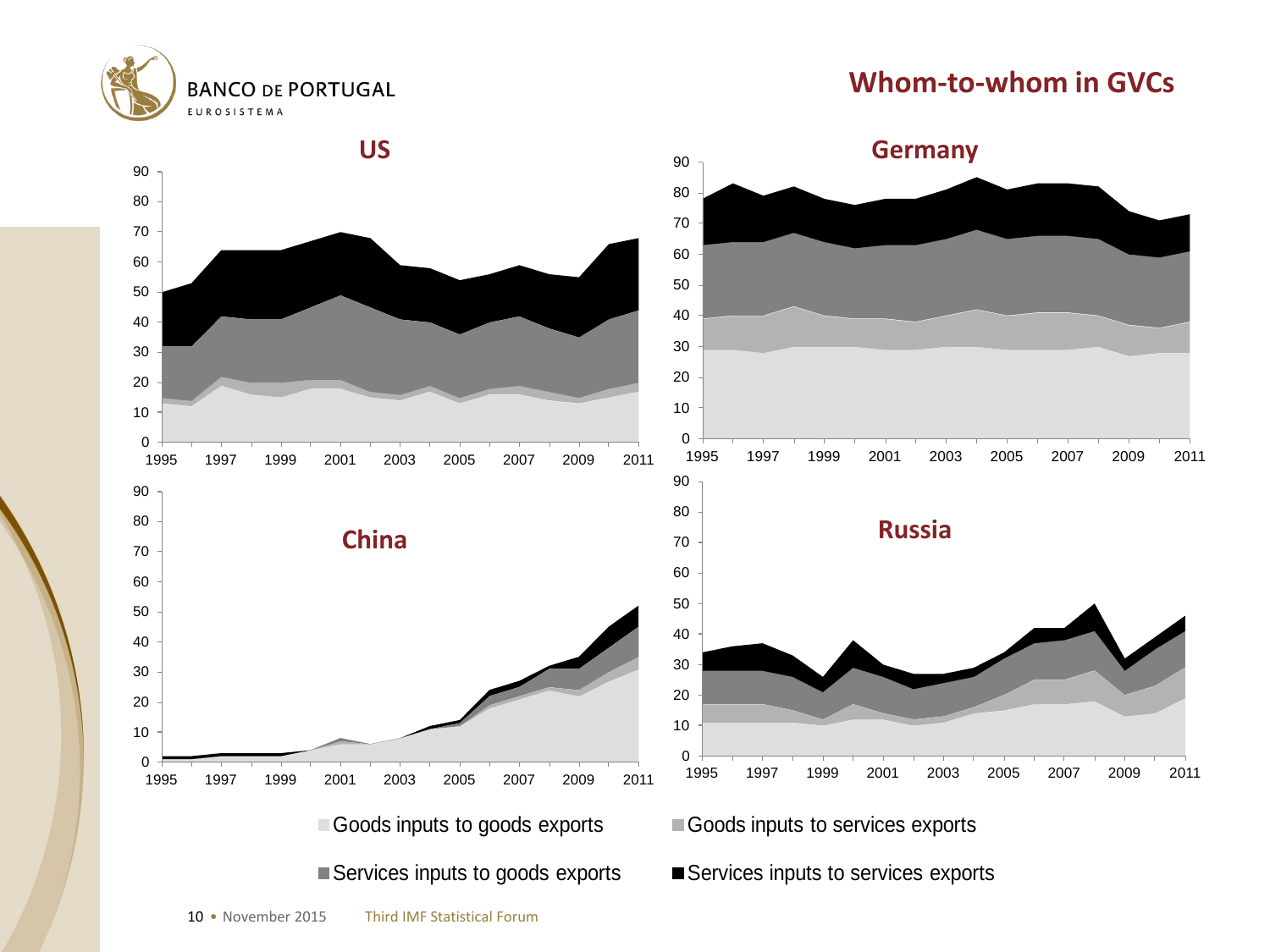

#### **Whom-to-whom in in GVCs**



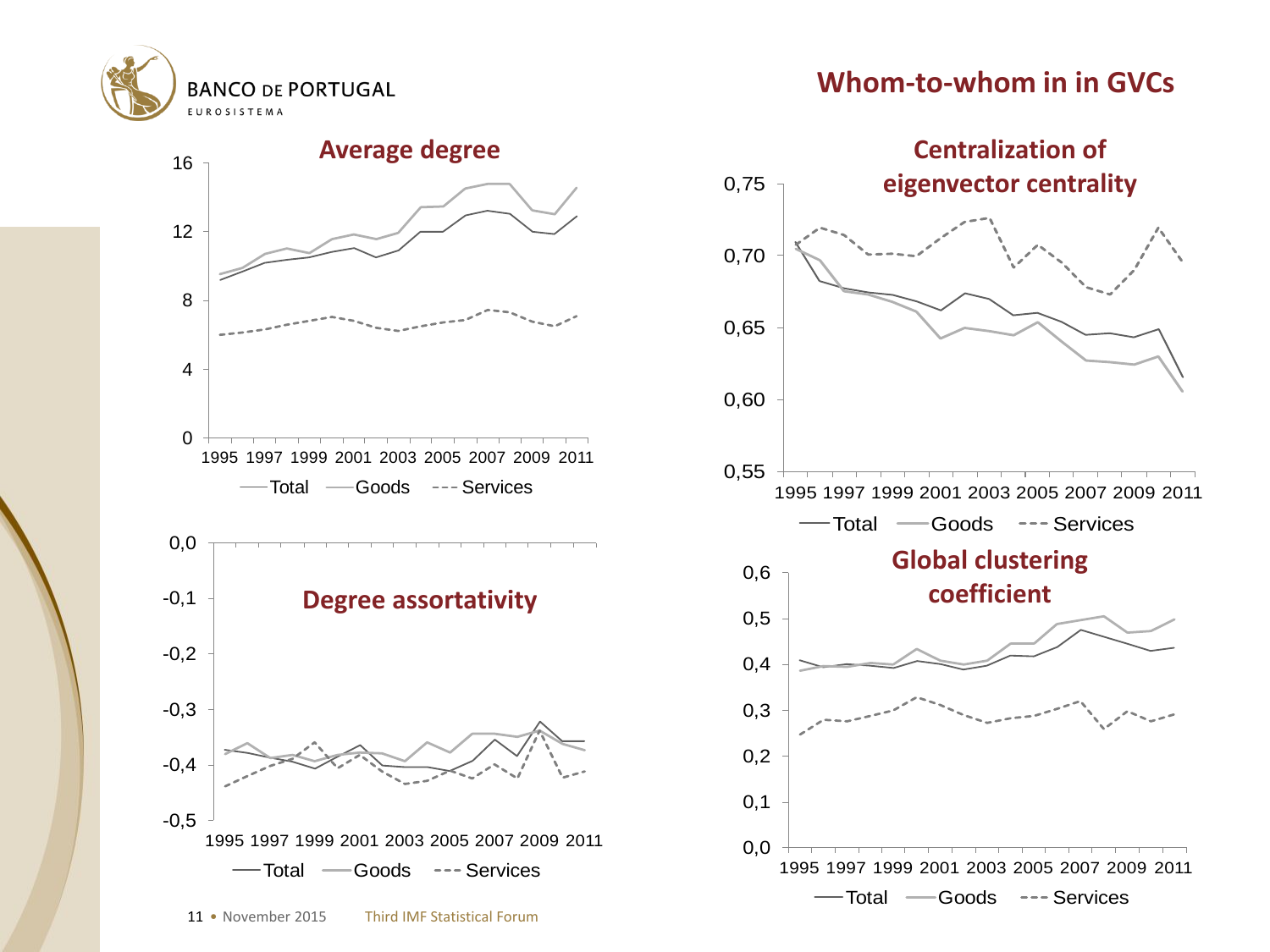

### **The utilizations:**

- Identification of hubs in GVCs and their sectoral patterns
- •Propagation of shocks and resilience

### **Way forward:**

- Broad usage of indicators in value added terms and update of global IO matrices
- Internal transactions and B2B data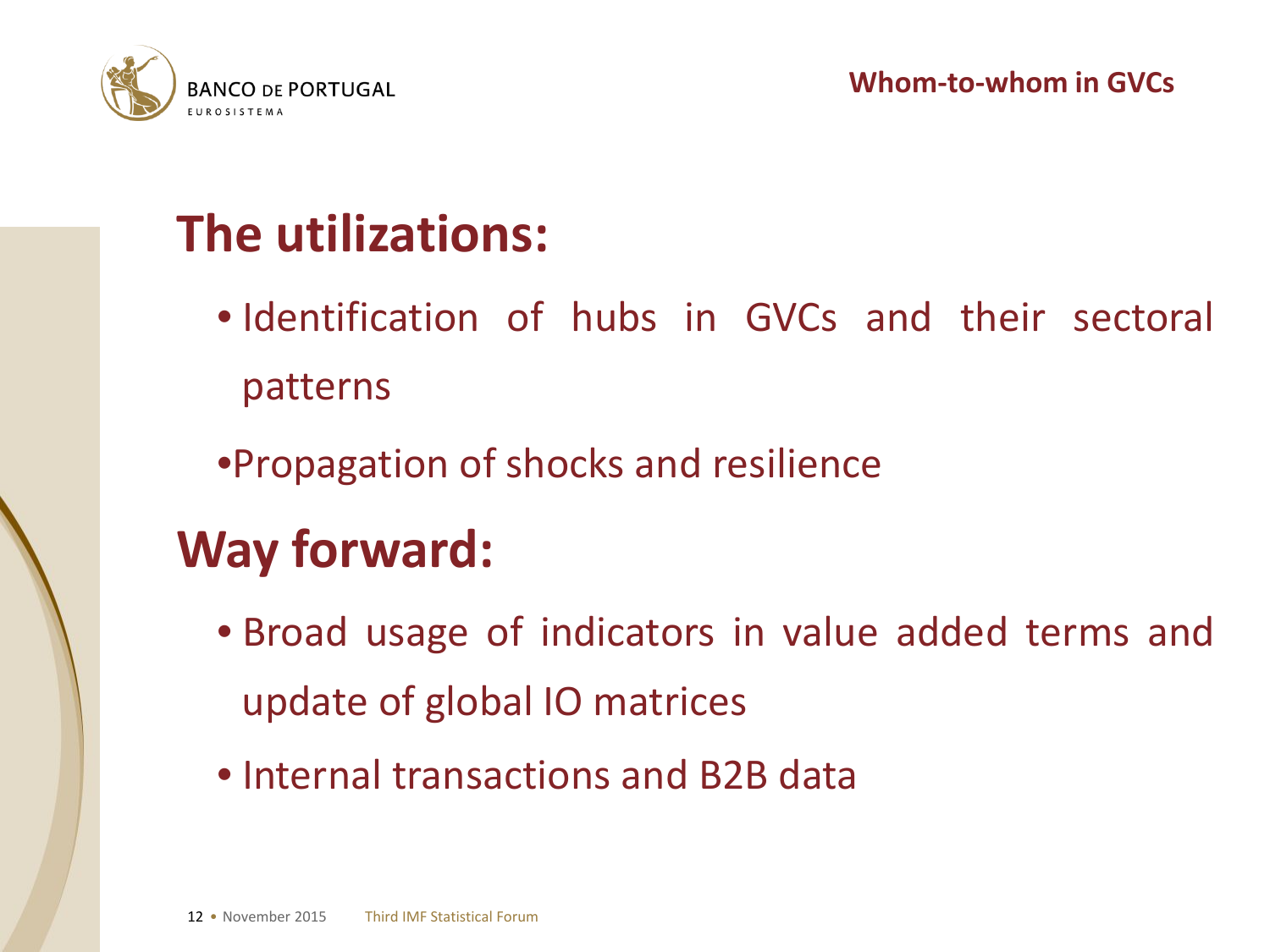

Firm-level data is a key source of information. Policies tend to target the median firm.

In a Gaussian world, the median matches the average but…

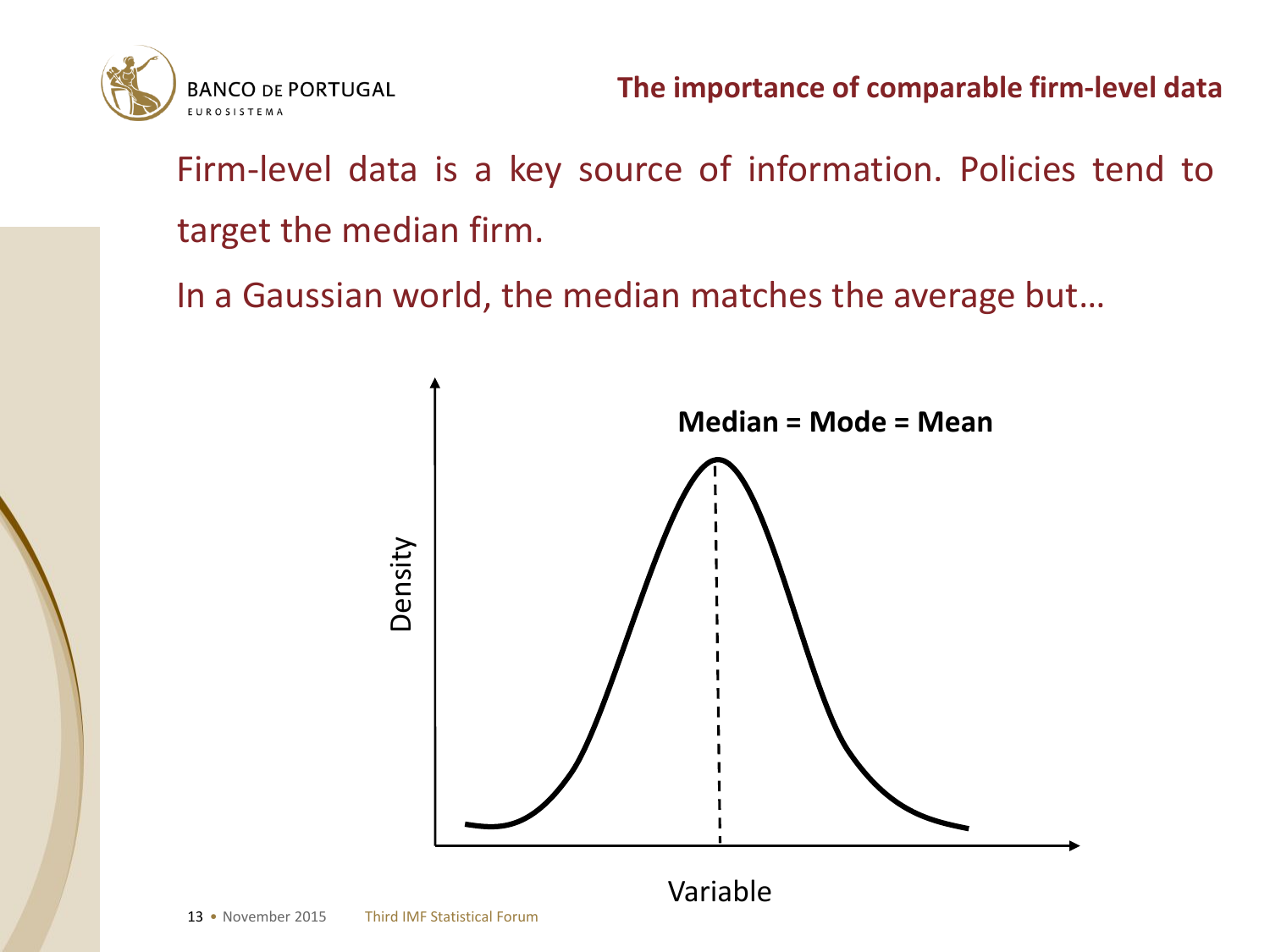**BANCO DE PORTUGAL EUROSISTEMA** 

> …the world is better described by a Pareto distribution. Information on the full distribution is needed, i.e., firm-level data. The cross-country comparability is key to set useful benchmarks.



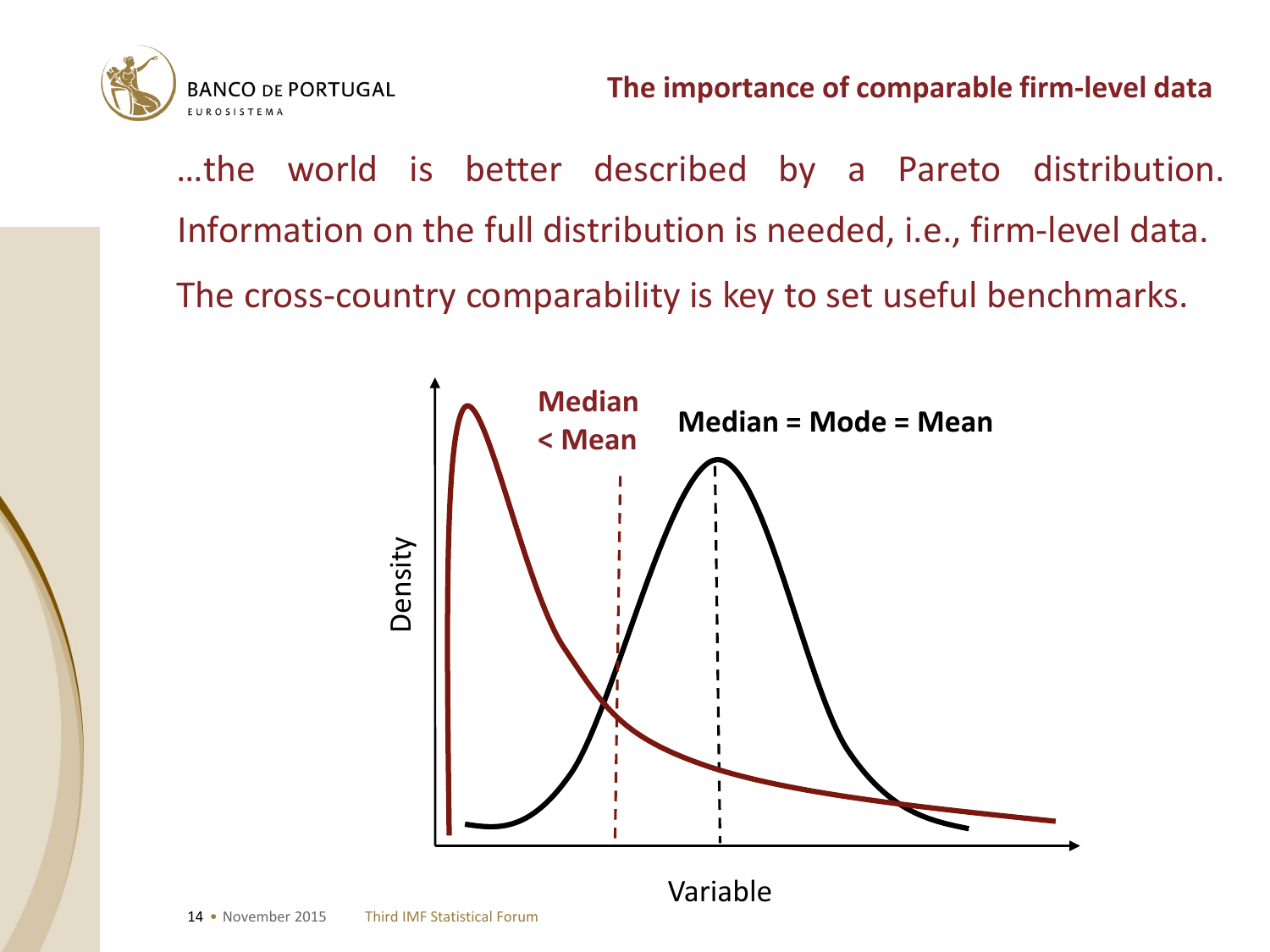

The **ESCB CompNet** has been working on the computation of comparable firm-level indicators, with a focus on **competitiveness**.

National teams run shared code on their databases **(trade, productivity, labour market, financial and markup modules)**.

Some papers have been produced and similar efforts take place at other institutions. The effort to collect comparable firm-level data must proceed.